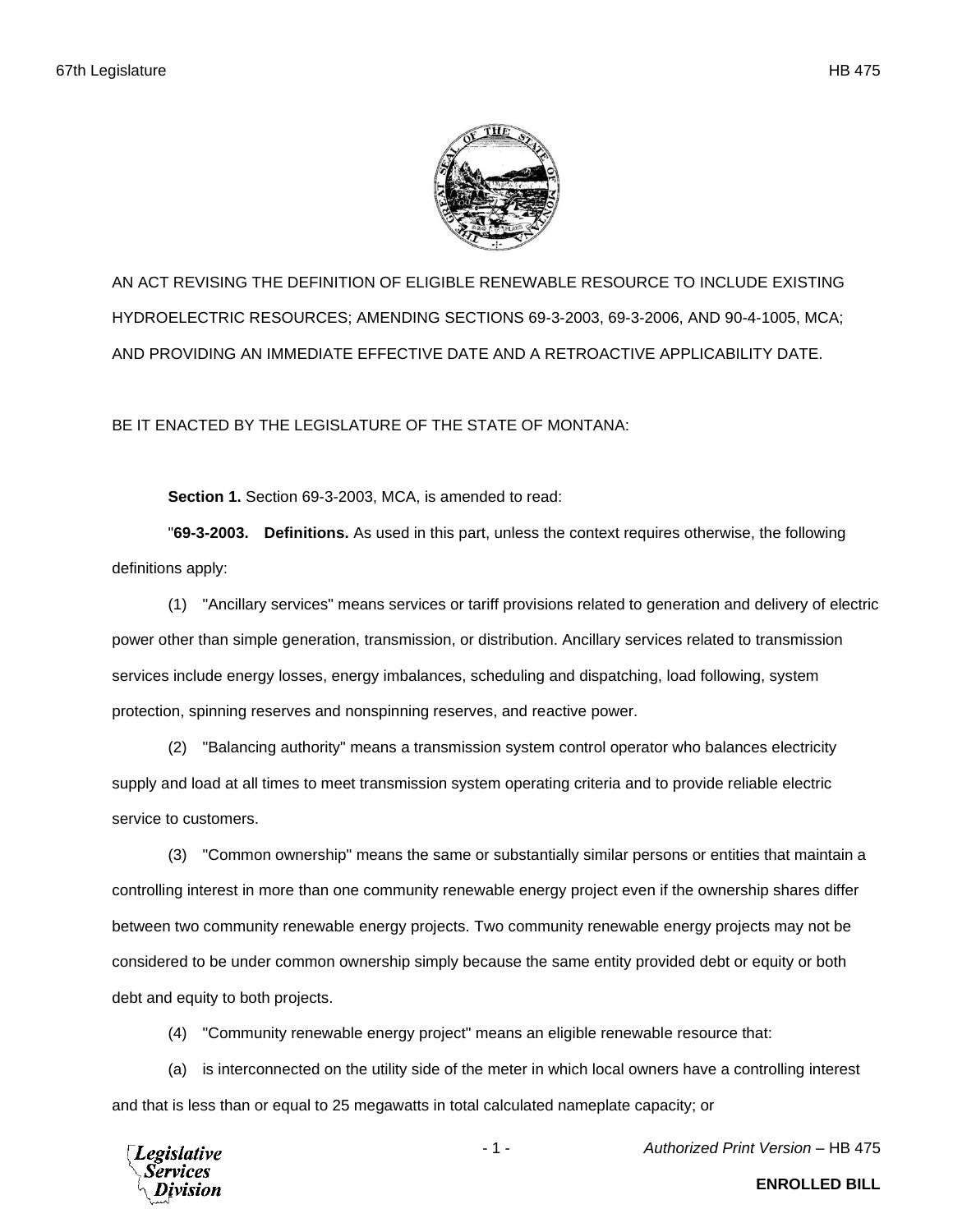(b) is owned by a public utility and has less than or equal to 25 megawatts in total nameplate capacity.

(5) (a) "Competitive electricity supplier" means any person, corporation, or governmental entity that is selling electricity to small customers at retail rates in the state of Montana and that is not a public utility or cooperative.

(b) The term does not include governmental entities selling electricity produced only by facilities generating less than 250 kilowatts that were in operation prior to 1990.

(6) "Compliance year" means each calendar year beginning January 1 and ending December 31, starting in 2008, for which compliance with this part must be demonstrated.

(7) "Cooperative utility" means:

(a) a utility qualifying as an electric cooperative pursuant to Title 35, chapter 18; or

(b) an existing municipal electric utility as of May 2, 1997.

(8) "Dispatch ability" means the ability of either a balancing authority or the owner of an electric generating resource to rapidly start, stop, increase, or decrease electricity production from that generating resource in order to respond to the balancing authority's need to match supply resources to loads on the transmission system.

(9) "Electric generating resource" means any plant or equipment used to generate electricity by any means.

(10) (a) "Eligible renewable resource" means a facility either located within Montana or delivering electricity from another state into Montana that, except as provided in subsection (10)(b), commences commercial operation after January 1, 2005, or a hydroelectric project expansion referred to in subsection (10)(d)(iii), any of which and that produces electricity from one or more of the following sources:

 $(a)(i)$  wind;

 $(b)(ii)$  solar;

(c)(iii) geothermal;

 $(d)$ (iv) water power, in the case of a hydroelectric project that:

 $(H)(A)$  does not require a new appropriation, or diversion, or impoundment of water and that has a nameplate rating of 10 megawatts or less;



- 2 - *Authorized Print Version* – HB 475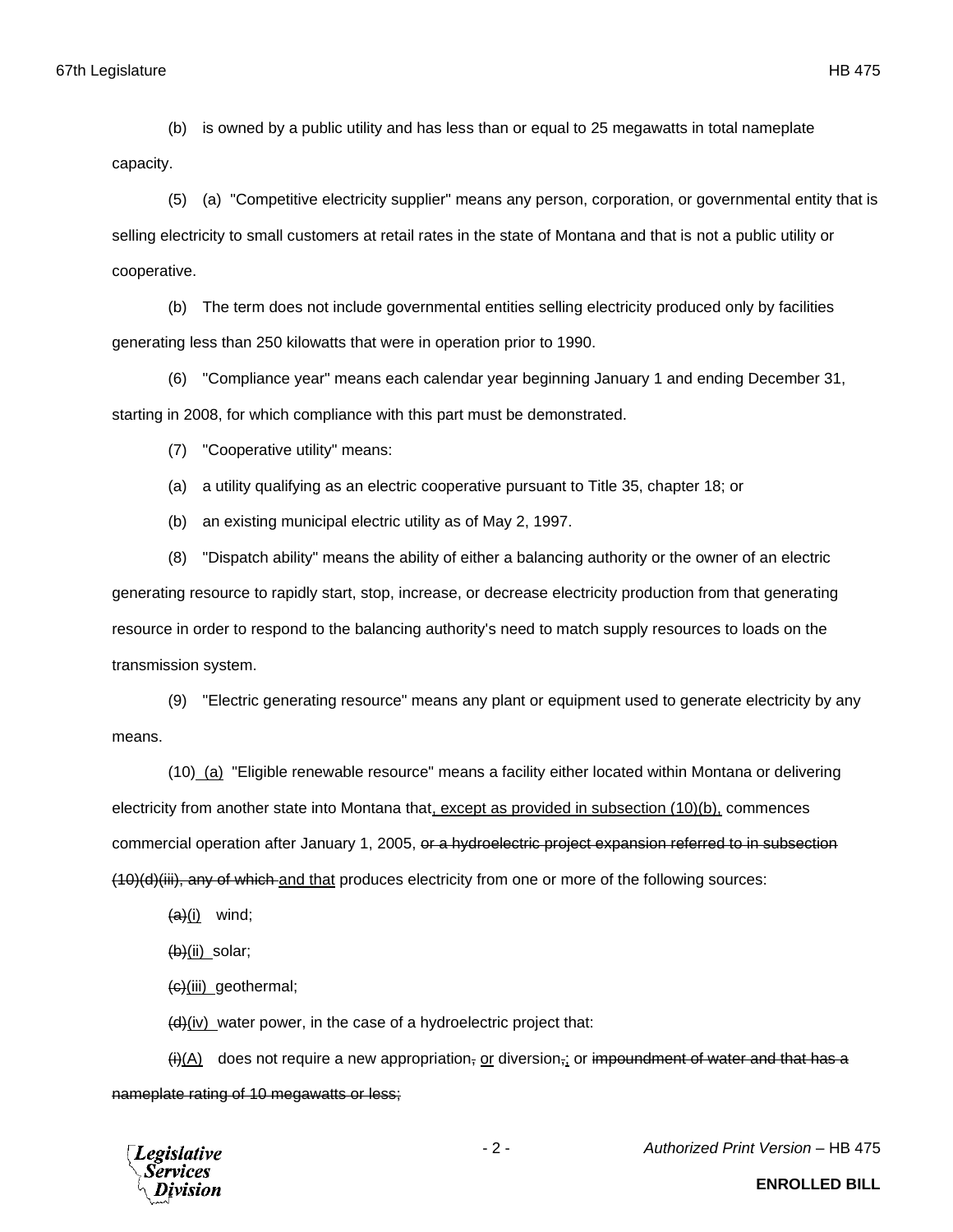(iii) is an expansion of an existing hydroelectric project that commences construction and increases existing generation capacity on or after October 1, 2013. Engineering estimates of the average incremental generation from the increase in existing generation capacity must be submitted to the commission for review. The commission shall determine an average annual incremental generation that will constitute the eligible renewable resource from the capacity expansion, subject to further revision by the commission in the event of significant changes in stream flow or dam operation.

(v) nuclear power;

 $(e)(vi)$  landfill or farm-based methane gas;

 $(f)(vii)$  gas produced during the treatment of wastewater;

 $\left(\frac{q}{r}\right)$ (viii) low-emission, nontoxic biomass based on dedicated energy crops, animal wastes, or solid organic fuels from wood, forest, or field residues, including wood pieces that have been treated with chemical preservatives, such as creosote, pentachlorophenol, or copper-chrome arsenic, and that are used at a facility that has a nameplate capacity of 5 megawatts or less;

 $(h)(ix)$  hydrogen derived from any of the sources in this subsection (10) for use in fuel cells; and

 $\frac{f(x)}{f(x)}$  the renewable energy fraction from:

 $\frac{H(A)}{A}$  the sources identified in this subsection (10) of electricity production from a multiple-fuel process with fossil fuels;

 $\overline{\text{iii}}(B)$  flywheel storage as defined in 15-6-157(4)(d);

 $\overline{(\overline{iii})(C)}$  hydroelectric pumped storage as defined in 15-6-157(4)(e);

 $(iv)(D)$  batteries; and

 $\left(\frac{y}{E}\right)$  compressed air derived from any of the sources in this subsection (10) that is forced into an

underground storage reservoir and later released, heated, and passed through a turbine generator.

(b) The term also includes electricity produced from an existing hydroelectric facility that commenced commercial operation in Montana before January 1, 2005.

- (11) "Local owners" means:
- (a) Montana residents;



- 3 - *Authorized Print Version* – HB 475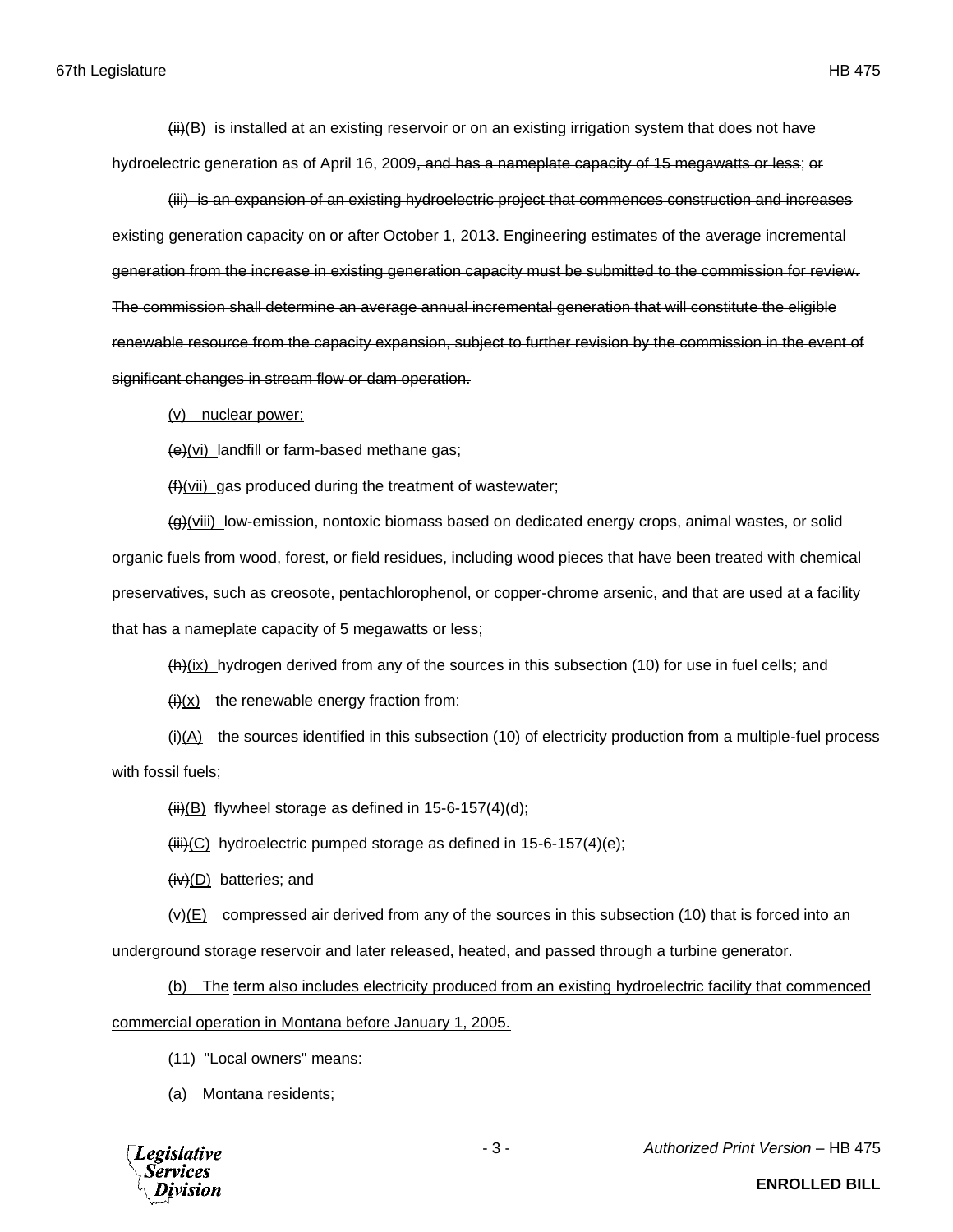- (b) general partnerships of which all partners are Montana residents;
- (c) business entities organized under the laws of Montana that:
- (i) have less than \$50 million of gross revenue;
- (ii) have less than \$100 million of assets; and

(iii) have at least 50% of the equity interests, income interests, and voting interests owned by Montana residents;

- (d) Montana nonprofit organizations;
- (e) Montana-based tribal councils;
- (f) Montana political subdivisions or local governments;
- (g) Montana-based cooperatives other than cooperative utilities; or
- (h) any combination of the individuals or entities listed in subsections  $(11)(a)$  through  $(11)(g)$ .

(12) "Nonspinning reserve" means offline generation that can be ramped up to capacity and synchronized to the grid within 10 minutes and that is needed to maintain system frequency stability during emergency conditions, unforeseen load swings, and generation disruptions.

(13) "Public utility" means any electric utility regulated by the commission pursuant to Title 69, chapter 3, on January 1, 2005, including the public utility's successors or assignees.

(14) "Renewable energy credit" means a tradable certificate of proof of 1 megawatt hour of electricity generated by an eligible renewable resource that is tracked and verified by the commission and includes all of the environmental attributes associated with that 1 megawatt-hour unit of electricity production.

(15) "Renewable energy fraction" means the proportion of electricity output directly attributable to electricity and associated renewable energy credits produced by one of the sources identified in subsection  $(10).$ 

(16) "Seasonality" means the degree to which an electric generating resource is capable of producing electricity in each of the seasons of the year.

(17) "Small customer" means a retail customer that has an individual load with an average monthly demand of less than 5,000 kilowatts.

(18) "Spinning reserve" means the online reserve capacity that is synchronized to the grid system and immediately responsive to frequency control and that is needed to maintain system frequency stability during



- 4 - *Authorized Print Version* – HB 475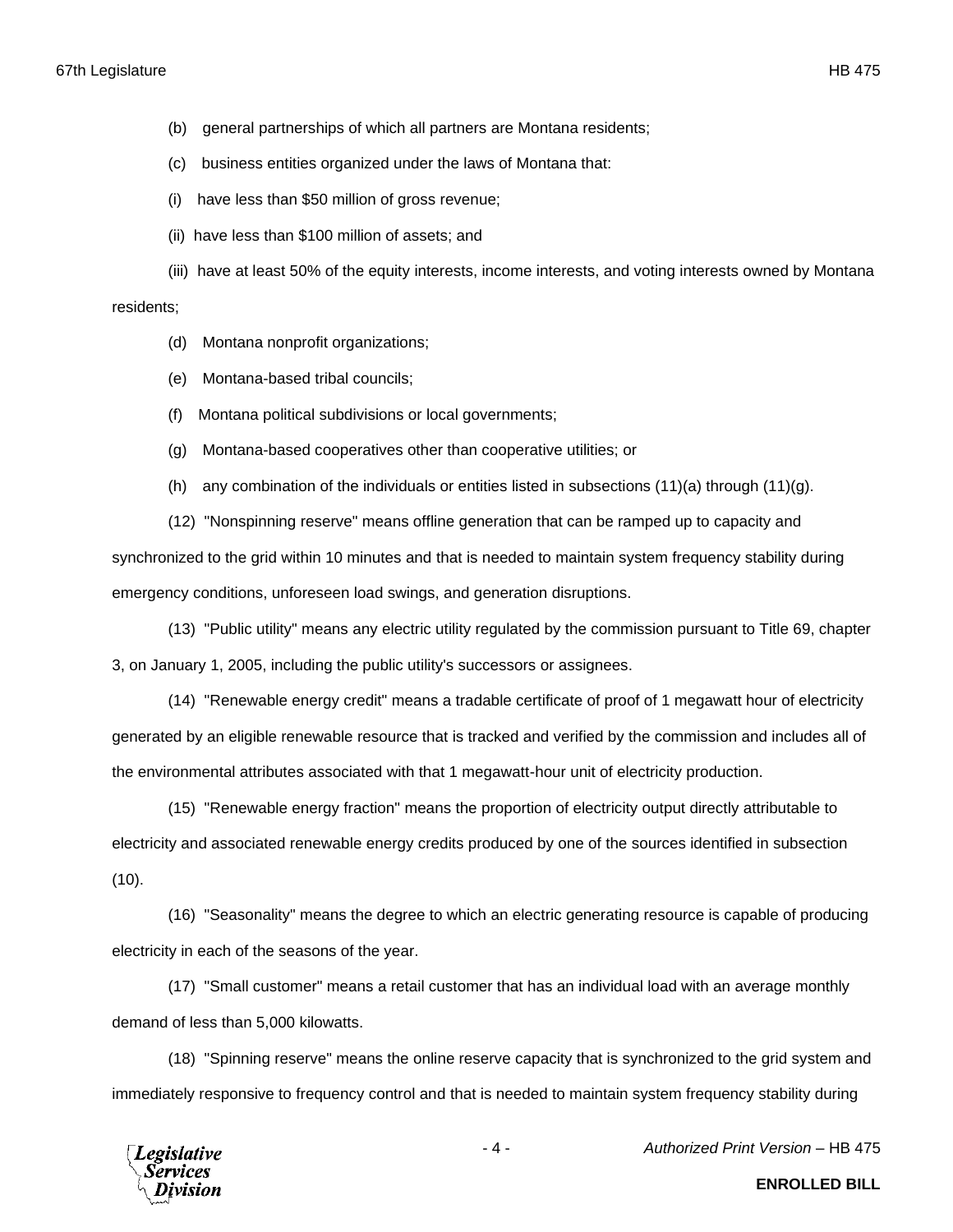emergency conditions, unforeseen load swings, and generation disruptions.

(19) "Total calculated nameplate capacity" means the calculation of total nameplate capacity of the

community renewable energy project and other eligible renewable resources that are:

- (a) located within 5 miles of the project;
- (b) constructed within the same 12-month period; and
- (c) under common ownership."

**Section 2.** Section 69-3-2006, MCA, is amended to read:

"**69-3-2006. Commission authority -- rulemaking authority.** (1) The commission has the authority to generally implement and enforce the provisions of this part.

- (2) The commission shall adopt rules before June 1, 2006, to:
- (a) select a renewable energy credit tracking system to verify compliance with this part;
- (b) establish a system by which renewable resources become certified as eligible renewable

## resources;

- (c) define the process by which waivers from full compliance with this part may be granted;
- (d) establish procedures under which contracts for eligible renewable resources and renewable

energy credits may receive advanced approval;

- (e) define the requirements governing renewable energy procurement plans and annual reports; and
- (f) generally implement and enforce the provisions of this part.

(3) The commission may adopt rules to ensure that the calculation of energy generation and the

renewable energy credits for eligible renewable resources under 69-3-2003(10)(d)(iii) reflects the actual electrical production from the expansion as typically reduced by seasonal water conditions."

**Section 3.** Section 90-4-1005, MCA, is amended to read:

"**90-4-1005. Energy development and demonstration grant program.** (1) There is an energy development and demonstration grant program within the department of environmental quality to fund technology development and demonstration:

(a) advancing the development and utilization of energy storage systems, including but not limited to

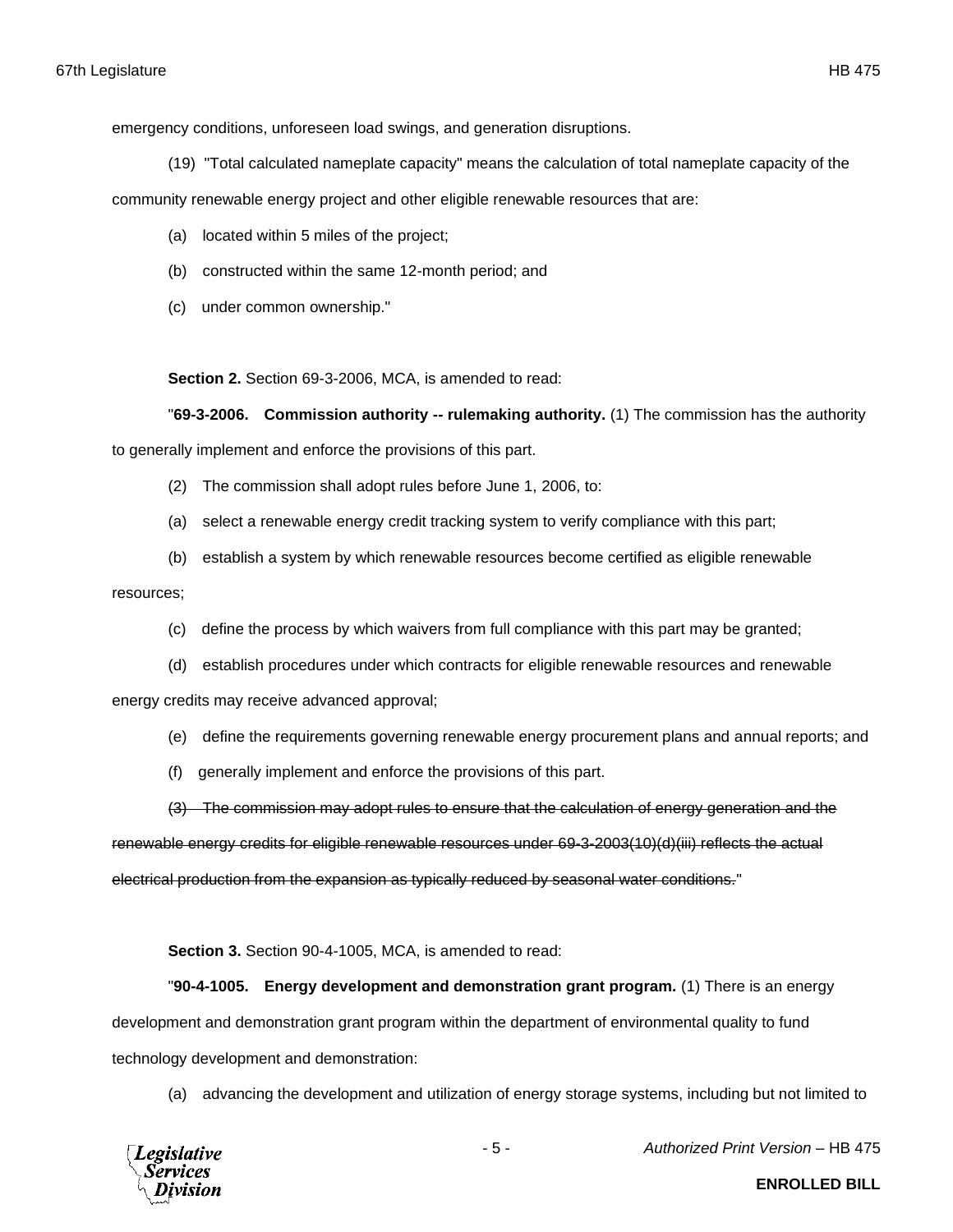mediums, such as accumulators, fuel cells, and batteries, that store energy that may be drawn upon at a later date for use;

(b) developing storage systems specifically designed to store energy generated from eligible renewable resources as defined in 69-3-2003 69-3-2003(10)(a), including but not limited to compressed air energy storage systems;

(c) promoting the efficiency, environmental performance, and cost-competitiveness of energy storage systems beyond the current level of technology; and

(d) advancing the development of alternative energy systems as defined in 15-32-102.

(2) Entities that may be eligible for grants include but are not limited to units of the Montana university system, agricultural research centers, or private entities or research centers.

(3) Money appropriated to the department of environmental quality for the purpose of the energy development and demonstration grant program may be used by the department for providing individual grants in amounts up to \$500,000 and for administrative costs of 1% of the grant award.

(4) The grant application may include:

(a) a project plan sufficient to allow a reasonable determination regarding the potential feasibility of

advancing energy storage or alternative energy systems;

(b) a business plan to allow a reasonable determination regarding the financial feasibility of the project; and

(c) a reporting process to ensure progress toward project goals."

**Section 4. Effective date.** [This act] is effective on passage and approval.

**Section 5. Retroactive applicability.** [This act] applies retroactively, within the meaning of 1-2-109, to the compliance year beginning January 1, 2019.

- END -



- 6 - *Authorized Print Version* – HB 475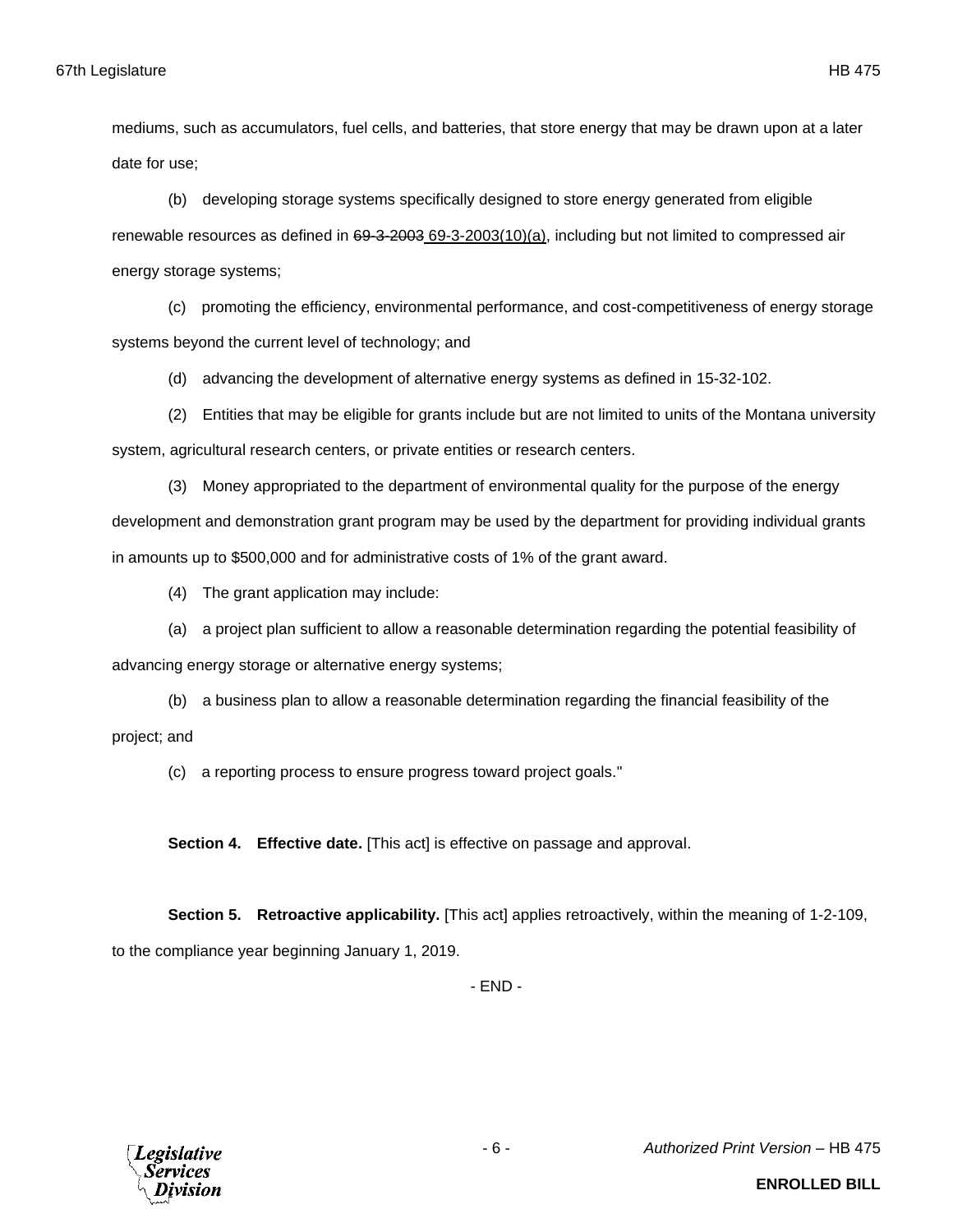I hereby certify that the within bill,

HB 475, originated in the House.

Chief Clerk of the House

Speaker of the House

| Signed this | dav  |
|-------------|------|
| $\Omega$    | 2021 |

\_\_\_\_\_\_\_\_\_\_\_\_\_\_\_\_\_\_\_\_\_\_\_\_\_\_\_\_\_\_\_\_\_\_\_\_\_\_\_\_\_\_\_

\_\_\_\_\_\_\_\_\_\_\_\_\_\_\_\_\_\_\_\_\_\_\_\_\_\_\_\_\_\_\_\_\_\_\_\_\_\_\_\_\_\_\_

President of the Senate

| Sianed this |  |
|-------------|--|
| $\Omega$    |  |

\_\_\_\_\_\_\_\_\_\_\_\_\_\_\_\_\_\_\_\_\_\_\_\_\_\_\_\_\_\_\_\_\_\_\_\_\_\_\_\_\_\_\_